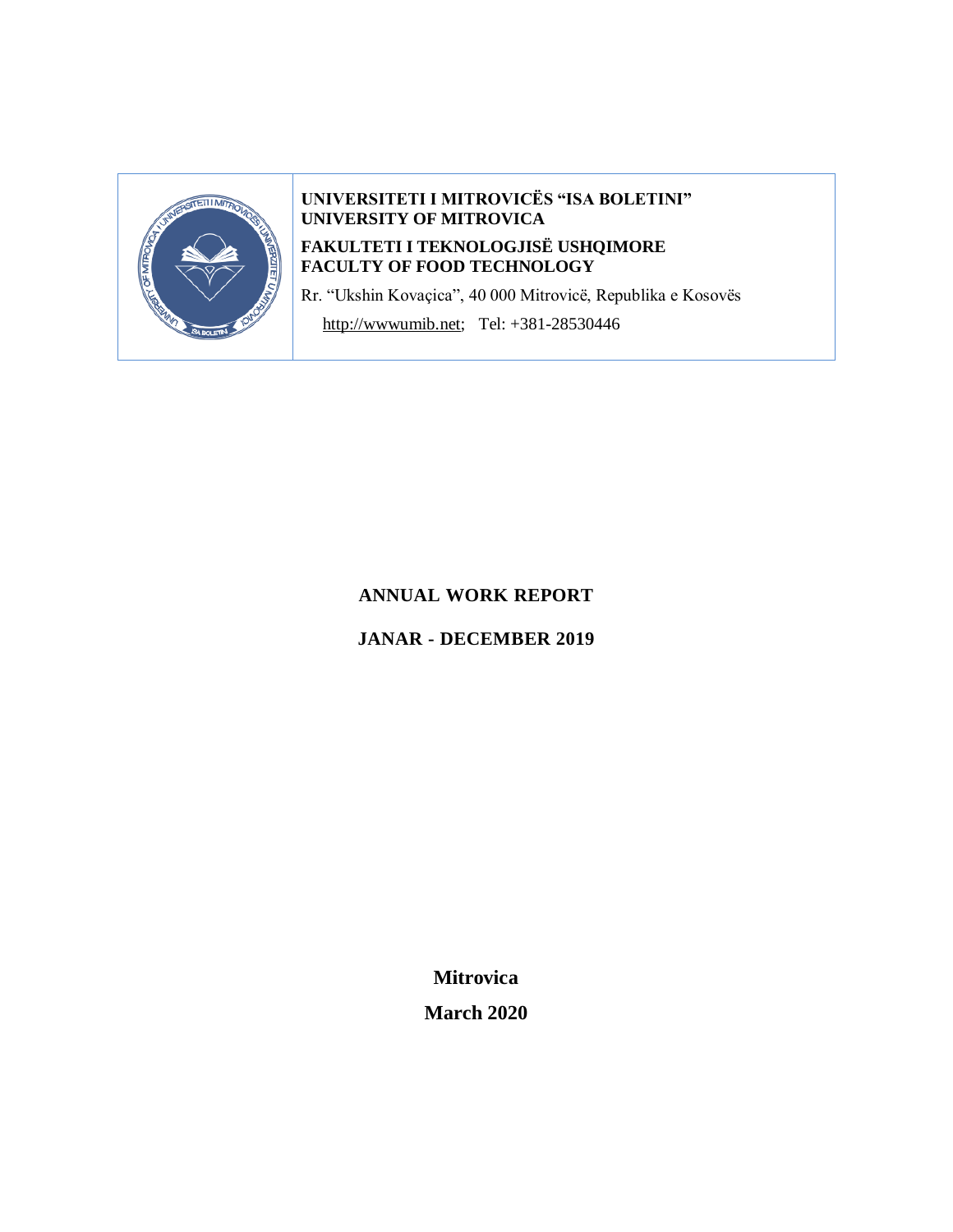#### **1. INTRODUCTION**

Based on Article 65 of the Provisional Statute of the Public University of Mitrovica "Isa Boletini", the Faculty of Food Technology is an academic unit of the University, responsible for providing higher education and scientific research programs in the field of Chemical Engineering, Environmental Protection, Engineering and Food Technology. During 2019, the Faculty of Food Technology is dedicated to achieve all the duties and responsibilities in order to meet the set objectives.

Among the main objectives have been:

- Continuation of raising the quality of teaching,

- Equipping laboratories with laboratory equipment,

- Expanding cooperation with manufacturing companies for practical student work.

- Staff engagement in professional-scientific development

- Preparation of re-accreditation study programs

With the commitment of the academic staff and support staff (administration) during 2019, the Faculty of Food Technology has managed to successfully meet the objectives set in relation to the teaching and research process. In this report, the activities developed during 2019 are briefly described.

#### **2. ACCREDITATION PROCESS**

The Faculty of Food Technology in 2019 has submitted a request to the Kosovo Accreditation Agency for the re-accreditation of study programs. The re-accredited programs are given in the following table.

On 15.05.2019, the experts' visit to FTU took place. Following the recommendation of accreditation experts, the State Quality Council in the meeting held on 15.07.2019 has decided to re-accredit four study programs for three years (3) years. Study programs are accredited until 30.09.2022.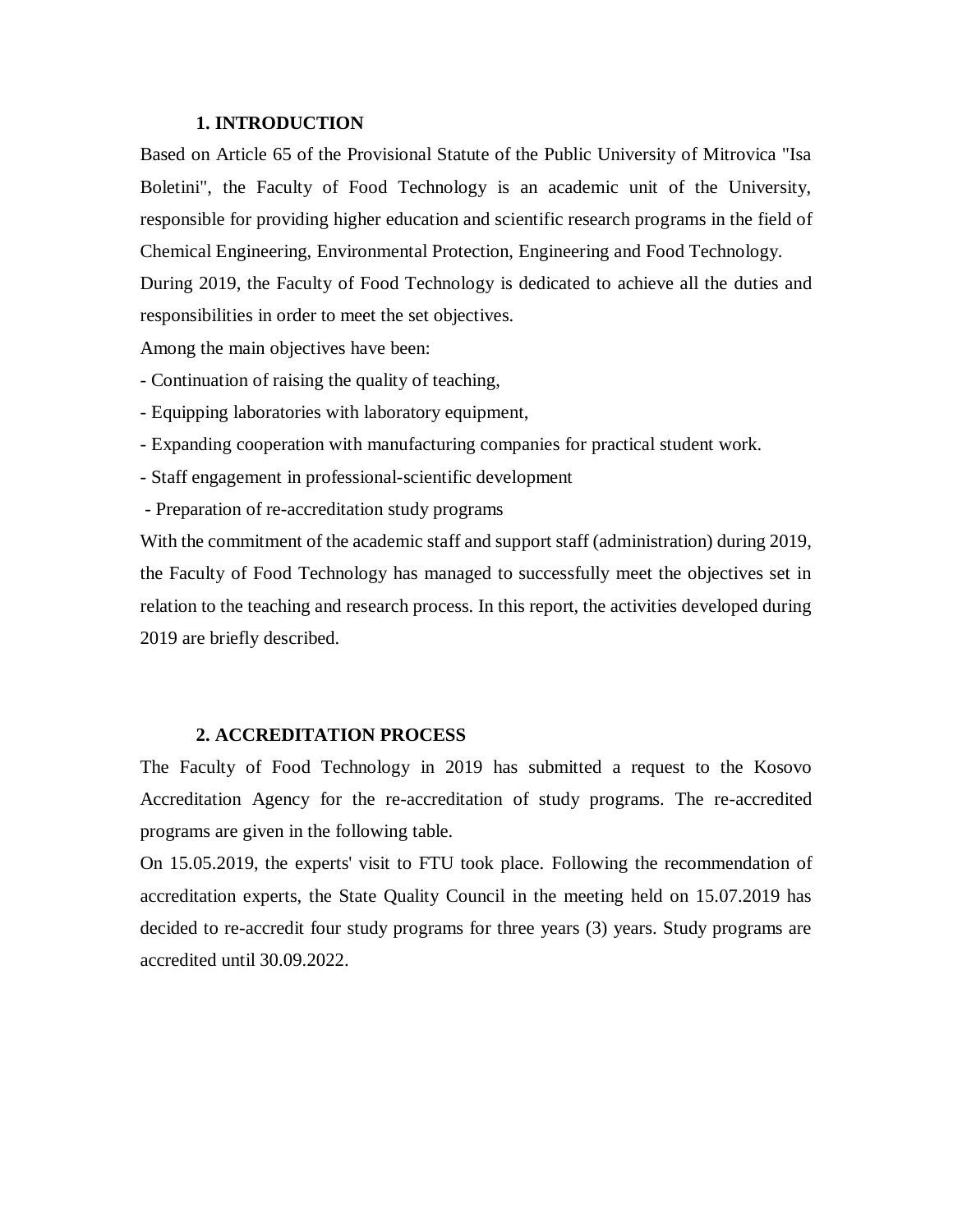| <b>FACULTY OF FOOD</b><br><b>TECHNOLOGY</b> | <b>PROGRAM</b>                                                                                         | <b>LEVEL OF STUDY</b> |  |
|---------------------------------------------|--------------------------------------------------------------------------------------------------------|-----------------------|--|
|                                             | Technology with specializations,<br>a) Environmental Engineering<br>b) Chemical Engineering            | <b>Bachelor</b>       |  |
|                                             | Technology with specializations,<br>a) Environmental Protection Engineering<br>b) Chemical Engineering | Master                |  |
|                                             | Food Technology and Engineering                                                                        | <b>Bachelor</b>       |  |
|                                             | Food Technology and Engineering                                                                        | Master                |  |

#### **3. TEACHING ASCTIVITIES**

The teaching process in the Faculty has been developed normally as planned.

At FTU, the exams are organized according to the defined dynamics, based on the provisions of the Regulation on Basic-Bachelor Studies and the Regulation on Master Studies, as well as on the decisions of the Senate of UMIB.

#### **4. STUDENT REGISTRATION PROCESS**

The student registration process in the academic year 2019/2020 has not been developed. The reason? Non-accreditation of the University of Mitrovica "Isa Boletini" by the Kosovo Accreditation Agency.

#### **5. CHOICES IN THE FACULTY OF EXERCISE TECHNOLOGY**

During 2019, the Faculty of Food Technology held regular elections according to the applicable regulations of UMIB. Elections are held for the Student Council, the Faculty Council, the Dean and the Senator. The elections have been regular, successful and without any remarks. From these elections, the Faculty Council was formed, a Senator for the UMIB Senate and the Dean with a 4-year mandate were elected. Relevant commissions have been formed as required by the Status for the functioning of the institution. The vice dean, the chief and the coordinator for academic development have been elected.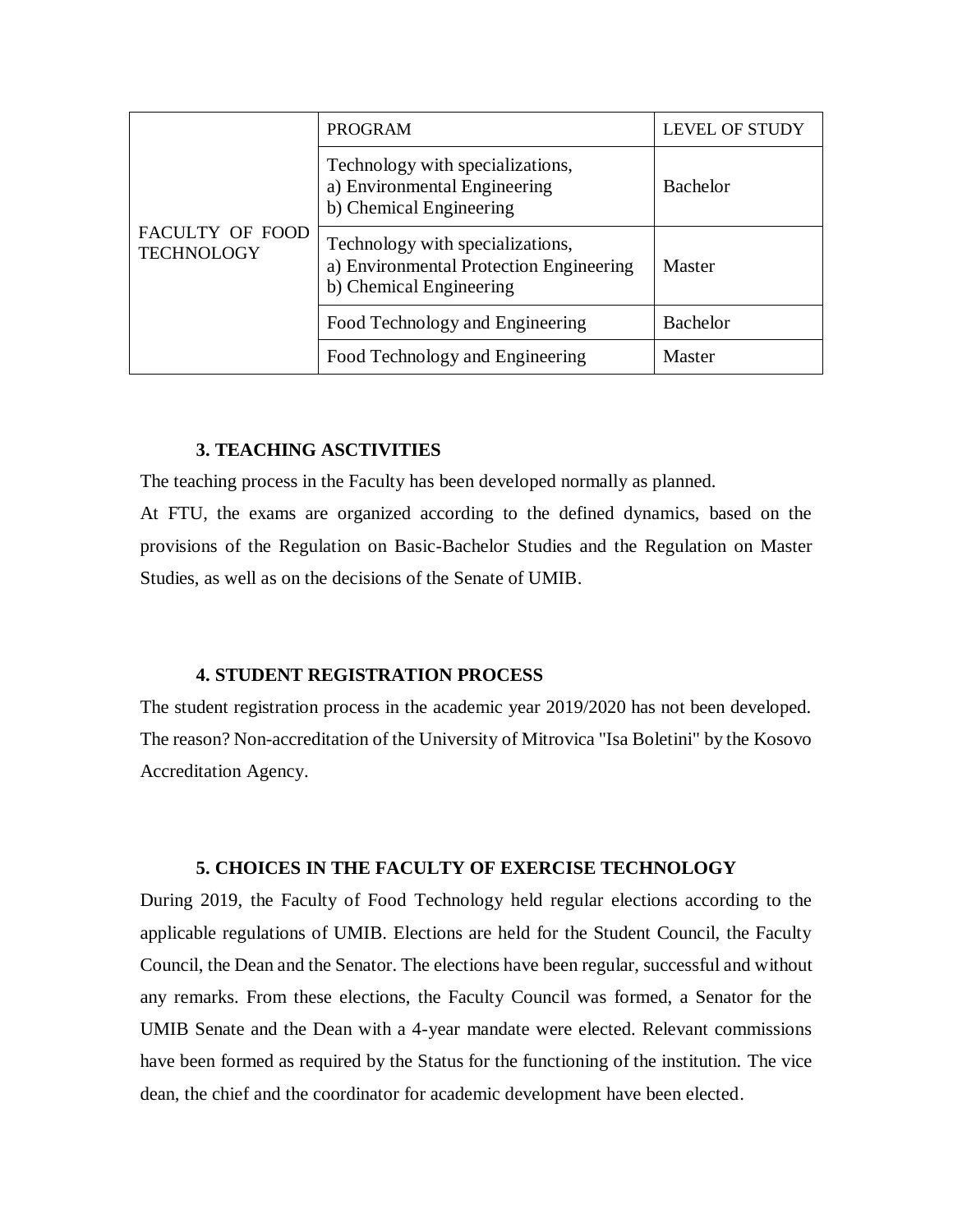#### **6. RECRUITMENT / ENGAGEMENT OF THE ACADEMIC STAFF**

The process of recruitment / engaging academic staff has been developed based on the factual needs for Professors within the academic unit. Recruitment / engagement was made through a public competition according to the procedures set out in the applicable UMIB legislation. During 2019, one (1) recruitment procedure was conducted.

- A procedure for re-election / advancement of academic staff and filling of vacancies. The number of staff recruited during 2019 is as follows:

| Recruitment                                 | Prof. Dr.   Prof. Asoc.   Prof. Ass.   Ass. |  | Lecturer |
|---------------------------------------------|---------------------------------------------|--|----------|
| Re-election / promotion                     |                                             |  |          |
| Choice/acceptance from $\vert_0$<br>outside |                                             |  |          |

### **7. FACULTY COUNCIL**

The Faculty Council has developed the work based on the UMIB Statute and the Regulation on Elections at the University of Mitrovica and the work of the Faculty Council. During 2019, the Faculty Council has held 12 regular meetings, where relevant decisions have been discussed and taken within the scope of the academic unit.

#### **8. COOPERATIOMN**

In the framework of the Erasmus+ program, during 2019, the cooperation with the University of Applied Sciences Van Hall Larenstein in the Netherlands continued. Two professors from the Netherlands have been lecturing to FTU students for five days. Four FTU students have been studying at Van Hall Larenstein University in the Netherlands for five months. Also four students from the Netherlands divided into two groups of two have stayed for 1.5 months at FTU. The last group presented the work done in FTU laboratories to prof. from the Netherlands and those of FTU. Two FTU teachers have been staying at Van Hall Larenstein University for a week. They have given lectures to local students. During 2019, a Memorandum of Consensus was signed for mutual cooperation between the Faculty of Food Technology and the Association of Winemakers of Kosovo "Enology"